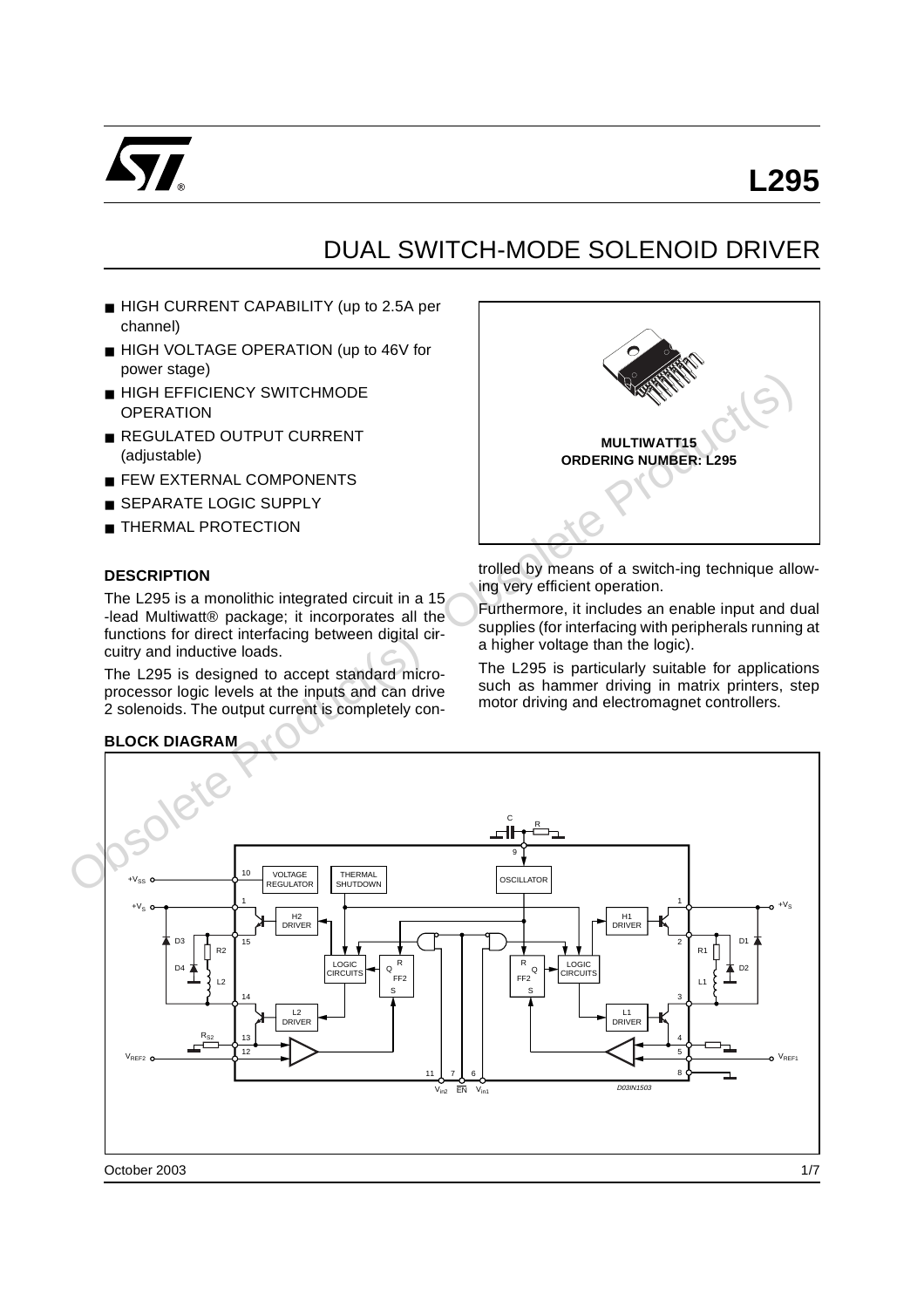## **ABSOLUTE MAXIMUM RATINGS**

| Symbol                                             | <b>Parameter</b>                                                                                                                                 | Value         | Unit        |
|----------------------------------------------------|--------------------------------------------------------------------------------------------------------------------------------------------------|---------------|-------------|
| Vs                                                 | Supply voltage                                                                                                                                   | 50            | V           |
| $V_{SS}$                                           | Logic supply voltage                                                                                                                             | 12            | V           |
| $V_{EN'}V_i$                                       | Enable and input voltage                                                                                                                         |               | V           |
| $V_{ref}$                                          | Reference voltage                                                                                                                                | 7             | V           |
| $I_{\circ}$                                        | Peak output current (each channel)<br>- non repetitive $(t = 100 \mu sec)$<br>- repetitive (80% on - 20% off; $T_{on}$ = 10ms)<br>- DC operation | 3<br>2.5<br>2 | A<br>Α<br>Α |
| $P_{\text{tot}}$                                   | Total power dissipation (at $T_{\text{case}} = 75$ "C                                                                                            | 25            | W           |
| $\mathsf{T}_{\text{stg}},\, \mathsf{T}_{\text{j}}$ | Storage and junction temperature                                                                                                                 | - 40 to 150   | $^{\circ}C$ |

## **CONNECTION DIAGRAM**



## **THERMAL DATA**

| <b>Symbol</b>          | <b>Parameter</b>                    | Value  | Unit               |
|------------------------|-------------------------------------|--------|--------------------|
| $R_{th-i\text{-case}}$ | Thermal resistance junction-case    | max 3  | $\rm ^{\circ}$ C/W |
| $R_{th-i-amb}$         | Thermal resistance junction-ambient | max 35 | $\rm ^{\circ}$ C/W |

**ELECTRICAL CHARACTERISTCS** (Refer to the application circuit, Vss = 5V, Vs = 36V; Tj = 25°C;  $L = Low$ ;  $H = High$ ; unless otherwise specified)

| Symbol         | <b>Parameter</b>                                   | <b>Test Condition</b>                        | Min.          | Typ. | Max.     | <b>Unit</b> |
|----------------|----------------------------------------------------|----------------------------------------------|---------------|------|----------|-------------|
| Vs             | Supply Voltage                                     |                                              | 12            |      | 46       | $\vee$      |
| Vss            | Logic Supply Voltage                               |                                              | 4.75          |      | 10       | V           |
| $I_d$          | Quiescent Drain Current<br>(from V <sub>SS</sub> ) | $V_S = 46V$ ; $V_{i1} = V_{i2} = V_{FN} = L$ |               |      | 4        | mA          |
| $I_{SS}$       | Quiescent Drain Current<br>(from V <sub>S</sub> )  | $V$ <sub>SS</sub> = 10V                      |               |      | 46       | mA          |
| $V_{i1}V_{i2}$ | Input Voltage                                      | Low<br>High                                  | $-0.3$<br>2.2 |      | 0.8<br>7 | V           |

 $\sqrt{M}$ 

2/7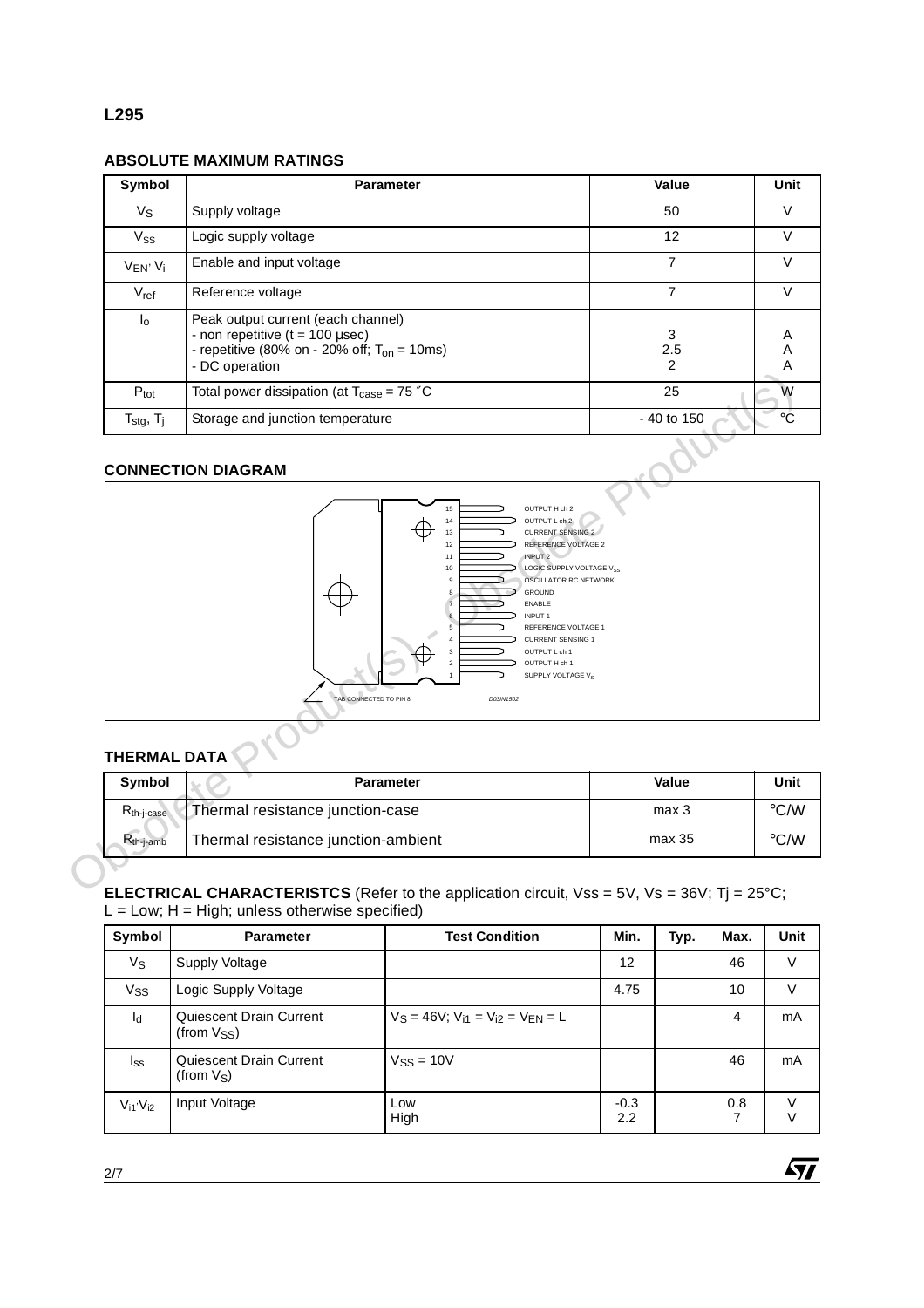|  | <b>ELECTRICAL CHARACTERISTCS (continued)</b> |  |
|--|----------------------------------------------|--|
|--|----------------------------------------------|--|

| Symbol                            | Parameter                                                                                 | <b>Test Condition</b>                                                                                | Min.                                            | Typ.                           | Max.                | Unit          |
|-----------------------------------|-------------------------------------------------------------------------------------------|------------------------------------------------------------------------------------------------------|-------------------------------------------------|--------------------------------|---------------------|---------------|
| $V_{EN}$                          | Enable Input Voltage                                                                      | Low<br>High                                                                                          | $-0.3$<br>2.2                                   |                                | 0.8<br>$\mathbf{7}$ | V<br>V        |
| $I_{i1'}I_{i2}$                   | Input Current                                                                             | $V_{11} = V_{12} = L$<br>$V_{i1} = V_{i2} = H$                                                       |                                                 |                                | $-100$<br>10        | μA<br>μA      |
| $I_{EN}$                          | <b>Enable Input Current</b>                                                               | $V_{EN} = L$<br>$V_{EN} = H$                                                                         |                                                 |                                | $-100$<br>10        | $\mu$ A<br>μA |
| $V_{ref1}$ ,<br>$V_{ref2}$        | Input Reference Voltage                                                                   |                                                                                                      | 0.2                                             |                                | $\overline{2}$      | $\vee$        |
| $I_{ref1}$ , $I_{ref2}$           | Input Reference Voltage                                                                   |                                                                                                      |                                                 |                                | $-5$                | μA            |
| $F_{\rm osc}$                     | <b>Oscillator Frequency</b>                                                               | $C = 3.9$ nF; R = 9.1 K $\Omega$                                                                     |                                                 | 25                             | 46                  | <b>KHz</b>    |
| $I_p$<br>$V_{\text{ref}}$         | Transconductance (each ch.)                                                               | $V_{ref} = 1V$                                                                                       | 1.9                                             | $\overline{2}$                 | 2.1                 | A/V           |
| $V_{ref1}$<br>V <sub>ref2</sub>   | Input Reference Voltage                                                                   |                                                                                                      | 0.2                                             |                                | $\overline{2}$      | $\vee$        |
| $V_{ref1}$<br>$V_{ref2}$          | Input Reference Voltage                                                                   |                                                                                                      | 0.2                                             |                                | $\overline{2}$      | $\vee$        |
| $V_{drop}$                        | <b>Total Output Voltage</b><br>(each channel) (*)                                         | $1o = 2 A$                                                                                           |                                                 | 2.8                            | 3.6                 | V             |
| $V_{sens1}$<br>V <sub>sens2</sub> | External sensing resistors voltage<br>drop                                                | ت                                                                                                    |                                                 |                                | $\overline{2}$      | V             |
|                                   | (*) $V_{drop} = V_{CEsat Q1} + V_{CEsat Q2}$ .<br><b>APPLICATION CIRCUIT</b>              |                                                                                                      |                                                 |                                |                     |               |
| Josolet'                          | 15<br>R2<br>D3 $\overline{\blacktriangle}$ D4 $\overline{\blacktriangle}$<br>L2<br>重<br>8 | $\frac{+V_S}{Q}$<br>$\overline{2}$<br>R <sub>1</sub><br>本 D2 本 D1<br>3<br>9<br>$R^3$ <sub>9.1K</sub> | $rac{C2}{0.1 \mu F}$<br>C <sub>3</sub><br>3.9nF | $\stackrel{\pm}{\equiv}$ 220μF |                     |               |

## **APPLICATION CIRCUIT**



D2, D4 = 2A High speed diodes trr ≤ 200 ns D1, D3 = 1A High speed diodes trr  $\leq$  200 ns

 $R1 = R2 = 2W$  $L1 = L2 = 5$  mH

### **FUNCTIONAL DESCRIPTION**

The L295 incorporates two indipendent driver channals with separate inputs and outputs, each capable of driving an inductive load (see block diagram). The device is controlled by three micriprocessor compatible digital inputs and two analog inputs.

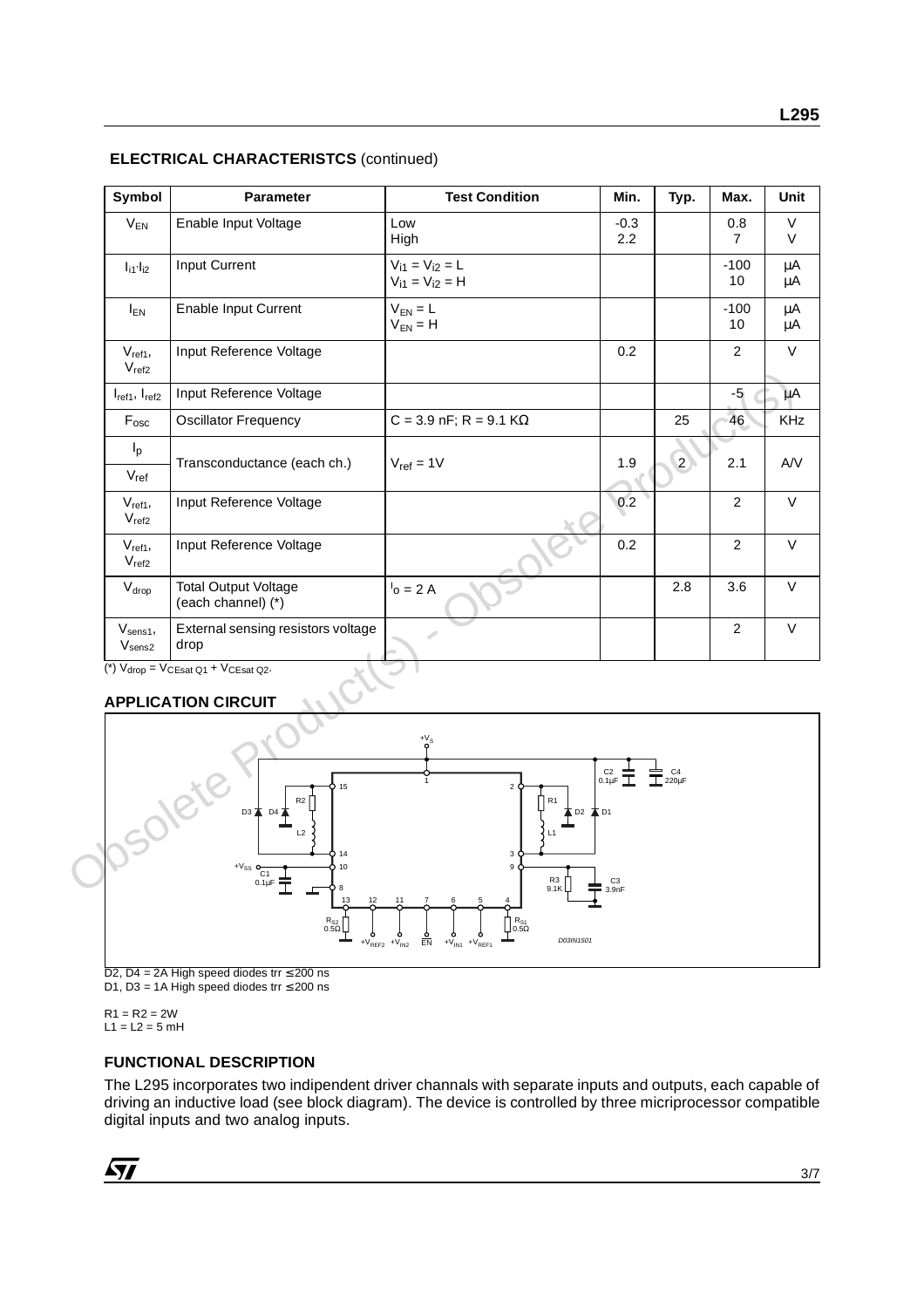These inputs are:

- **EN** chip enable (digital input, active low), enables both channels when in the low state.
- **Vin1, Vin2** channel inputs (digital inputs, active high), enable each channel independently. A channel is actived when both EN and the appropriate channel input are active.
- **Vref1, Vref2** referce voltages (analog inputs), used to program the peak load currents. Peak load current is proportional to  $V_{ref.}$

Since the two channels are identical, only channel one will be described. The following description applies also the channel two, replacing FF2 for FF1,  $V_{ref}$  for  $V_{ref1}$  etc.

When the channel is avtivated by low level on the EN input and a high level on the channel input,  $V_{in2}$ , the output transistors Q1 and Q2 switch on and current flows in the load according to the exponential law:

$$
I = \frac{V}{R1}\left(1 - e^{-\frac{R1t}{L1}}\right)
$$

where:

R1 and R2 are the resistance and inductance of the load and V is the voltage available on the load (Vs -Vdrop - Vsense).

The current increases until the voltage on the external sensing resistor,  $R_{S1}$ , reaches the reference voltage,  $V_{ref1}$ . This peak current,  $I_{p1}$ , is given by:  $V_{ref1}$ also me channel tow, repaired  $p+2$  for  $p+1$ ,  $V_{eq}$  for  $V_{eq}$  for  $V_{eq}$  for  $V_{eq}$  of  $V_{eq}$  of  $V_{eq}$  of  $V_{eq}$  of  $V_{eq}$  of  $V_{eq}$  of  $V_{eq}$  of  $V_{eq}$  of  $V_{eq}$  of  $V_{eq}$  on the EN input and a high level on the chan

$$
I_{p1} = \frac{V_{ref1}}{R_{S1}}
$$

At this point the comparator output, Vomp1, sete the RS flip-flop, FF1, that turns off the output transistor, Q1. The load current flowing through D2, Q2,  $R<sub>S1</sub>$ , decreases according to the law:

$$
I = \left(\frac{V_A}{R_1} + I_{p1}\right) e^{-\frac{1}{R_1} - \frac{V_A}{R_1}}
$$

where  $V_A = V_{CEsat Q2} + V_{sense} + V_{D2}$ 

If the oscillator pin (9) is connected to ground the load current falls to zero as shown in fig. 1.

At this time t<sub>2</sub> the channel 1 is disabled, by taking the inputs V<sub>in1</sub> low and/or  $\overline{EN}$  high, and the output transistor Q2 is turned off. The load current flows through D2 and D1 according to the law:

$$
I = \left(\frac{V_B}{R_1} + I_{T2}\right) e^{-\frac{R1t}{L1} - \frac{V_B}{R1}}
$$

where  $V_B = V_S + V_{D1} + V_{D2}$ 

 $I_{T2}$  = current value at the time t<sub>2</sub>.

Fig. 2 in shows the current waveform obtained with an RC network connected between pin 9 and ground. From to  $t_1$  the current increases as in fig.1. A difference exists at the time  $t_2$  because the current starts to increase again. At this time a pulse is produced by the oscillator circuit that resets the flip. flop, FF1, and switches on the outout transistor, Q1. The current increases until the drop on the sensing resistor RS1 is equal to  $V_{ref1}$  (t<sub>3</sub>) and the cycle repeats.

The switching frequency depends on the value R and C, as shown in fig. 4 and must be chosen in the range 10 to 30 KHz. It is possible with external hardware to change the reference voltage  $V_{ref}$  in order to obtain a high peak current  $I<sub>b</sub>$  and a lower holding current  $I<sub>b</sub>$  (see fig. 3).

The L295 is provided with a thermal protection that switches off all the output transistors when the junction temperature exceeds 150°C. The presence of a hysteresis circuit makes the IC work again aftera fall of

$$
\sqrt{M}
$$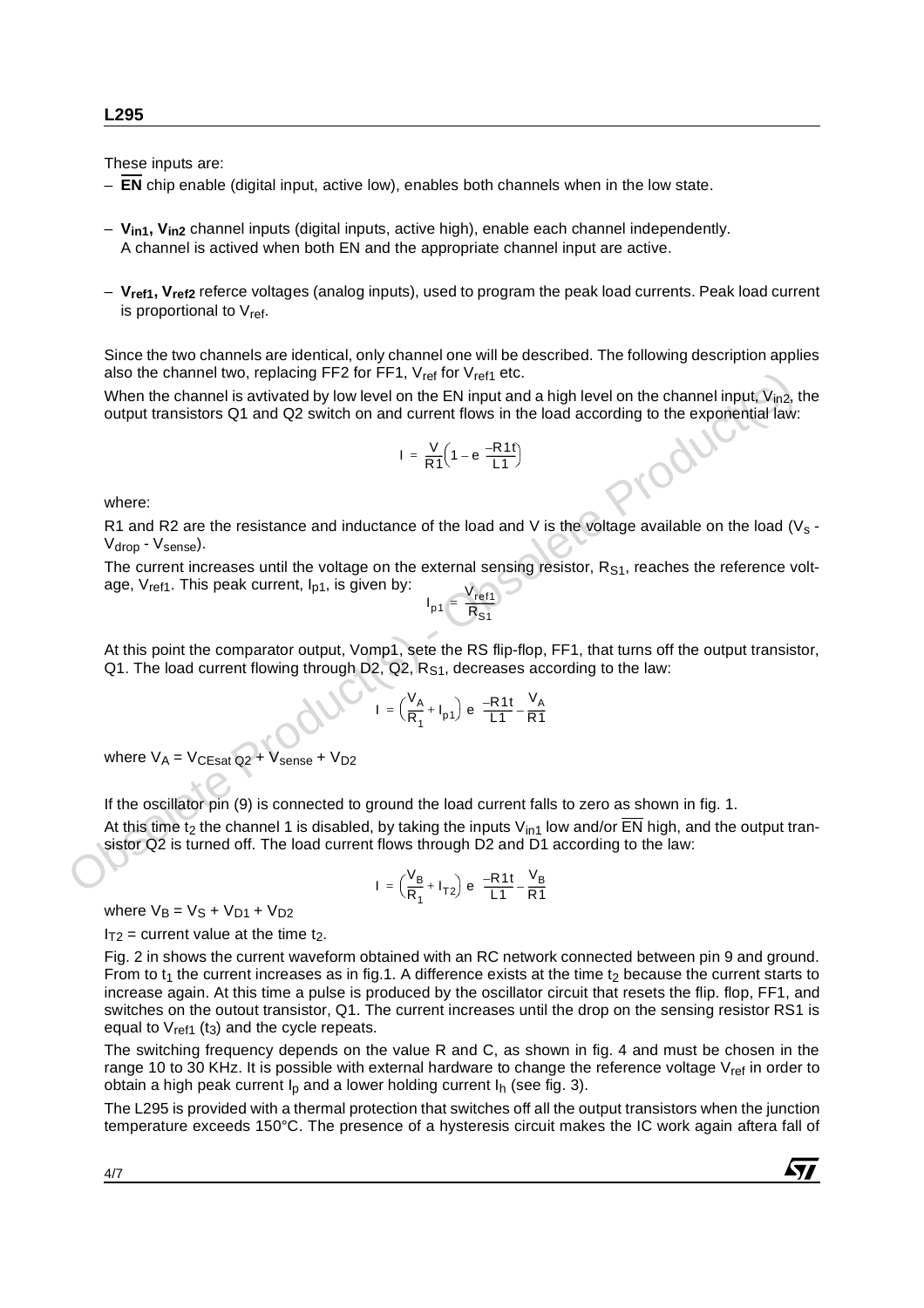the junction temperature of about 20°C.

The analog input pins (V<sub>ref1</sub>, V<sub>ref2</sub>) can be left open or connected to V<sub>ss</sub>; in this case the circuit works with an internal reference voltage of about 2.5V and the peak current in the load is fixed only by the value of  $\mathsf{R}_{\mathsf{s}}$ :

$$
I_{\mathsf{P}} = \frac{2.5}{R_S}
$$

#### **SIGNAL WAVEFORMS**

**Figure 1. Load current waveform with pin 9 connected to GND.**



**Figure 2. Load current waveform with external R-C network connected between pin 9 and ground.**



Figure 3. With V<sub>ref</sub> changed by hardware.



**Figure 4. Switching frequency vs. values of R and C.**

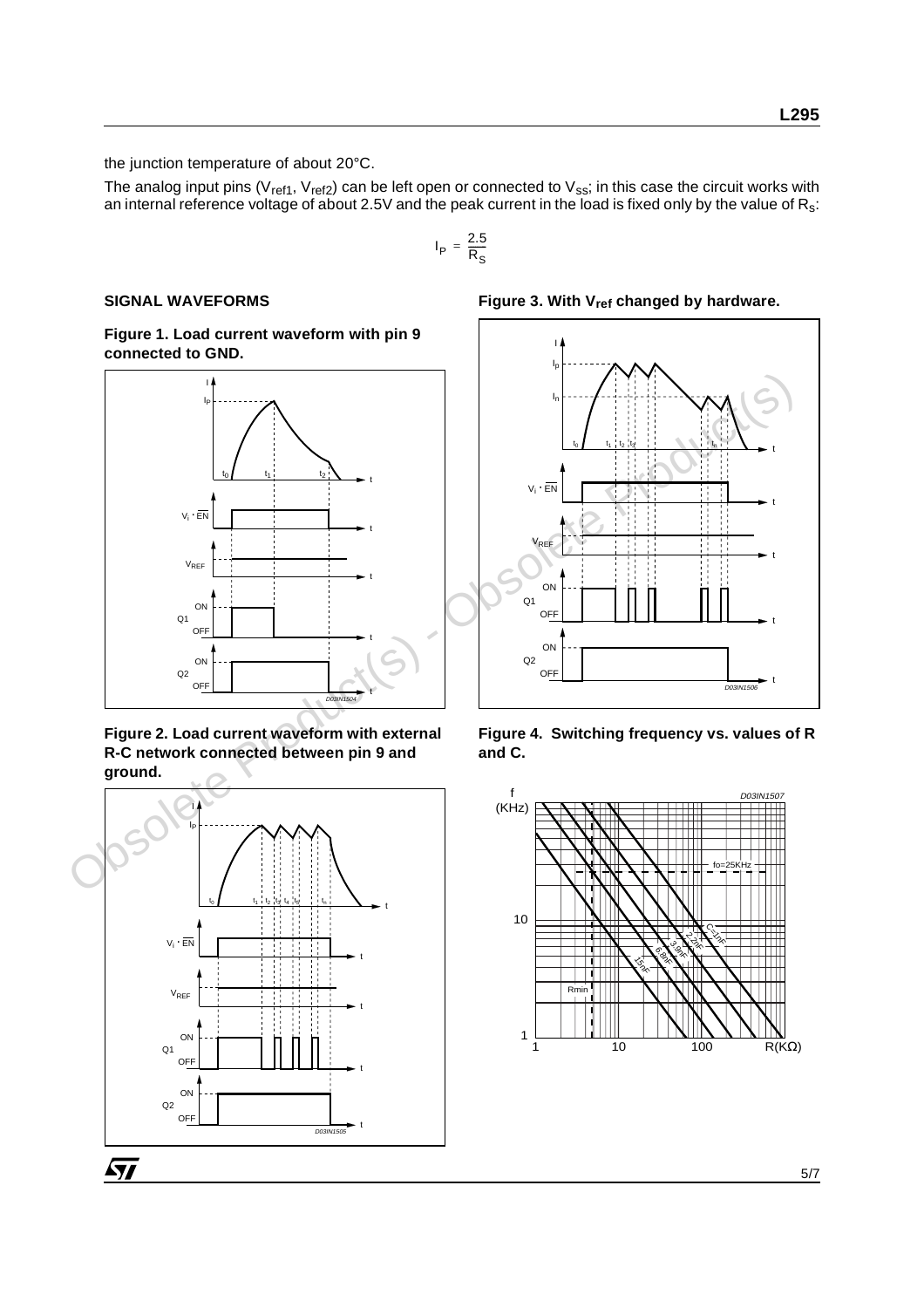| DIM.           | mm    |       |       | inch  |       |       |  |
|----------------|-------|-------|-------|-------|-------|-------|--|
|                | MIN.  | TYP.  | MAX.  | MIN.  | TYP.  | MAX.  |  |
| A              |       |       | 5     |       |       | 0.197 |  |
| в              |       |       | 2.65  |       |       | 0.104 |  |
| С              |       |       | 1.6   |       |       | 0.063 |  |
| D              |       | 1     |       |       | 0.039 |       |  |
| Е              | 0.49  |       | 0.55  | 0.019 |       | 0.022 |  |
| F              | 0.66  |       | 0.75  | 0.026 |       | 0.030 |  |
| G              | 1.02  | 1.27  | 1.52  | 0.040 | 0.050 | 0.060 |  |
| G <sub>1</sub> | 17.53 | 17.78 | 18.03 | 0.690 | 0.700 | 0.710 |  |
| H1             | 19.6  |       |       | 0.772 |       |       |  |
| H <sub>2</sub> |       |       | 20.2  |       |       | 0.795 |  |
| L              | 21.9  | 22.2  | 22.5  | 0.862 | 0.874 | 0.886 |  |
| L1             | 21.7  | 22.1  | 22.5  | 0.854 | 0.870 | 0.886 |  |
| L2             | 17.65 |       | 18.1  | 0.695 |       | 0.713 |  |
| L <sub>3</sub> | 17.25 | 17.5  | 17.75 | 0.679 | 0.689 | 0.699 |  |

L4 | 10.3 | 10.7 | 10.9 | 0.406 | 0.421 | 0.429 L7 | 2.65 | | 2.9 | 0.104 | | 0.114 M 4.25 4.55 4.85 0.167 0.179 0.191 M1 4.63 5.08 5.53 0.182 0.200 0.218  $S \mid 1.9 \mid$  2.6 0.075 0.102 S1 1.9 2.6 0.075 0.102 Dia1 3.65 3.85 0.144 0.152



 $\sqrt{11}$ 



**MAX.** 0.197  $0.104$ 0.063

0.795 0.886 0.886  $0.713$ 

6/7